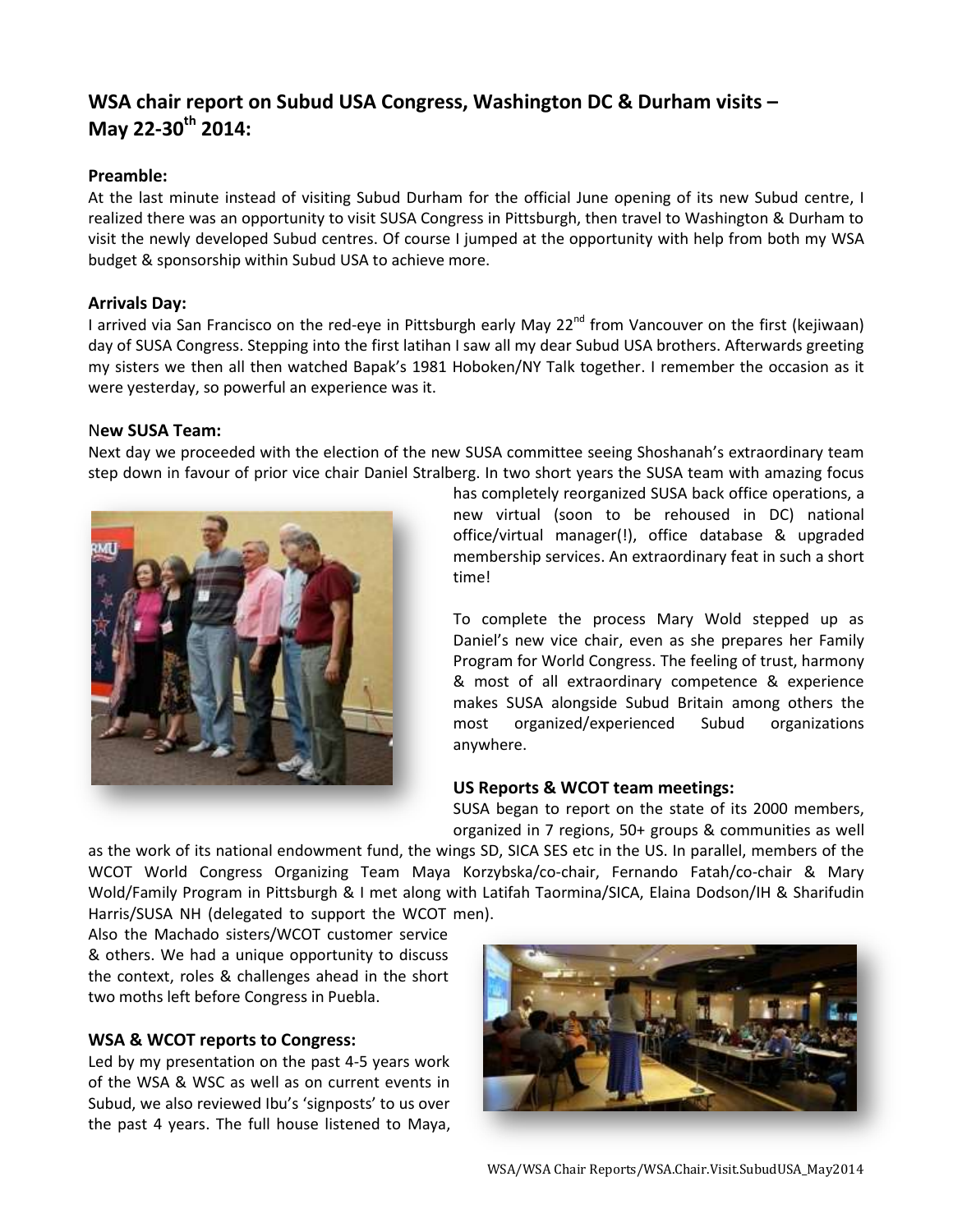Fernando, Marston, Latifah, the Macahdos & Elaina talk of Congress preparations, clearly interested in the logistics as well as the content of Congress with perhaps 25% of the 100+ attendees at the evening are planning on attending Congress. If this translates to all SUSA members then 400-500 members could come. Unfortunately we are not yet seeing these numbers from SUSA. Members are hesitating/concerned about cost. Not yet perhaps fully aware of the deep significance of Congress.

#### **SUSA entertainment evening:**

As Congress wound down we shared an eclectic evening of poetry, repartee, dialogues, rollicking music & dance, all coordinated by the mercurial, ever effervescent Emmanuel Williams.

#### **Washington DC visit:**

Leaving Congress the evening before the final Congress morning Maya, Fernando & I drove down to DC with Daimanhuri & Rohana Alkaidis. On Monday we had our day off to visit the newly named Subud Washington Amani Center, now almost completed after 6 months of build-out based on modular construction. The building set just outside the DC outer beltway & radial rail network in a renewing (rising real estate values) older suburban, blue collar community. It is a magnificent white (frankly church-looking which helps it fit into the neighborhood.) 5000+ sq. foot





large house on three levels. Latihan/community spaces on the the lower levels. Meeting rooms for SUSA, Subud Washington/East Coast and other projects/enterprises both Subud & non-Subud anchored by a magnificent conference room. Hopefully WSA/WSC/MSF & other wings will soon have a nameplate/office address alongside the SUSA office being so close to Washington as a preeminent international power centre.

## **Day off:**

On our final day together we had our full day off with a visit to Washington. Barbara Thomas chair of Subud DC dropped us off on the day after Memorial Day with so many veterans still in DC. We visited The Lincoln Memorial, the Mall, Washington Monument & the Capitol. After 3-4 hours walking Washington in 34C/95F heat(!) I left our group to first visit our dramatic modern Canadian embassy on Pennsylvania Avenue. Then a visit to the World Bank to meet a sustainable resource (oil/gas & mining) development contact. An excellent meeting that I hope will develop towards work as an advisor with the Bank after our WSA work is completed in Puebla.